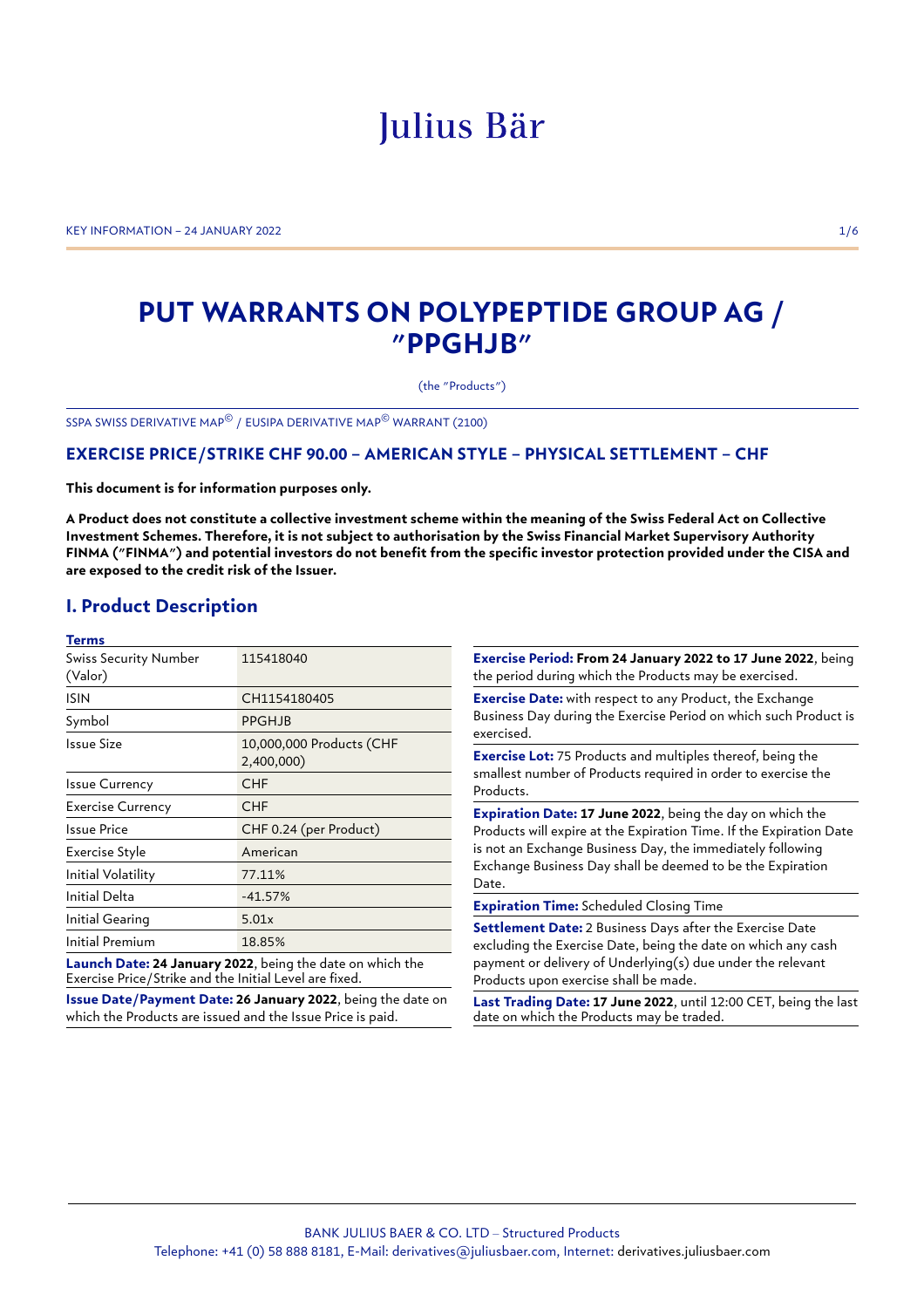# **Underlying**

# **PolyPeptide Group AG (PPGN SW <EQUITY>; SIX Swiss Exchange)**

| Initial Level         | CHF 89.00                            | Valuation Time | Scheduled Closing Time |
|-----------------------|--------------------------------------|----------------|------------------------|
| Exercise Price/Strike | CHF 90.00 $(101.12\%)$ <sup>1)</sup> | ISIN           | CH1110760852           |
| Ratio                 | 75:1, i.e. 75 Products to 1 Share    | Valor          | 111076085              |
| Currency              | CHF.                                 |                |                        |

 $1)$  in % of the Underlying's Initial Level

| o<br>۰.<br>٧ |  |
|--------------|--|
|              |  |

| Exercise Right             | The number of Products specified in the Ratio entitles the Holder upon exercise during the<br><b>Exercise Period</b> to sell on the Settlement Date the number of Shares specified in the Ratio to the<br>Issuer for an amount in cash equal to the Exercise Price/Strike per Share. Products not exercised<br>by the Expiration Time on the Expiration Date shall expire worthless and become null and void at<br>such time.                                                                                                                                                                                                                                                                                                                                                                                                                                                                                                                      |
|----------------------------|----------------------------------------------------------------------------------------------------------------------------------------------------------------------------------------------------------------------------------------------------------------------------------------------------------------------------------------------------------------------------------------------------------------------------------------------------------------------------------------------------------------------------------------------------------------------------------------------------------------------------------------------------------------------------------------------------------------------------------------------------------------------------------------------------------------------------------------------------------------------------------------------------------------------------------------------------|
| <b>Exercise Conditions</b> | The Products may only be exercised in such number representing the Exercise Lot or multiples<br>thereof. The Products are exercisable on any Exchange Business Day during the Exercise Period,<br>subject to prior termination of the Products pursuant to the Final Terms.<br>The Products may be exercised at the Specified Office. An Exercise Notice shall be delivered by<br>the exercising Holder, together with the relevant Products, to the Specified Office. Any<br>determination by the Issuer as to whether an Exercise Notice is complete or in proper form or is<br>delivered in a timely manner shall, absent manifest error, be conclusive and binding upon the<br>Holder and the beneficial owner of the Product to be exercised.                                                                                                                                                                                                 |
| Specified Office           | Bank Julius Baer & Co. Ltd., Zurich, Switzerland                                                                                                                                                                                                                                                                                                                                                                                                                                                                                                                                                                                                                                                                                                                                                                                                                                                                                                   |
| Settlement Type            | Physical Settlement<br>Physical settlement means, upon exercise on the Exercise Date of the number of Products<br>specified in the Ratio by the relevant Holder, the payment of the Exercise Price/Strike per Share<br>by the Issuer to the exercising Holder against delivery of the number of Shares specified in the<br>Ratio by the exercising Holder to the Issuer. On the Settlement Date, the exercising Holder shall<br>deliver the number of Shares specified in the Ratio to the Issuer and the Issuer shall pay to an<br>account to be designated by the Holder on the Settlement Date an amount equivalent to the<br>aggregated amount resulting from the exercise of the Products, i.e. the Exercise Price/Strike per<br>Share (as may be adjusted pursuant to the Final Terms below). The exercising Holder shall also<br>pay all taxes, stamp duties, other fees or commissions due at the time of the exercise of the<br>Products. |
| Level                      | the Share Price                                                                                                                                                                                                                                                                                                                                                                                                                                                                                                                                                                                                                                                                                                                                                                                                                                                                                                                                    |
| <b>Swiss Taxation</b>      |                                                                                                                                                                                                                                                                                                                                                                                                                                                                                                                                                                                                                                                                                                                                                                                                                                                                                                                                                    |
| Stamp duty                 | No stamp duty on secondary market transactions. In case of delivery of an underlying, stamp<br>duty is levied based on the strike price.                                                                                                                                                                                                                                                                                                                                                                                                                                                                                                                                                                                                                                                                                                                                                                                                           |
| Withholding tax            | No Swiss Federal withholding tax.                                                                                                                                                                                                                                                                                                                                                                                                                                                                                                                                                                                                                                                                                                                                                                                                                                                                                                                  |

| .          |                                                                                                                                                                                                                                        |
|------------|----------------------------------------------------------------------------------------------------------------------------------------------------------------------------------------------------------------------------------------|
| Income tax | Gains and losses realised on the product are classified as capital gain/loss and are therefore not<br>subject to income tax for private investors with tax residence in Switzerland if the product's term<br>does not exceed one year. |
|            |                                                                                                                                                                                                                                        |

The aforementioned tax description is based on the relevant tax laws and regulations of the tax authorities valid at the time of launch of this issue. These laws and regulations may change at any time, possibly with retroactive effect. Furthermore the tax treatment may depend on the personal situation of the investor and may be subject to change in the future. This information is not purported to be a complete description of all potential tax effects. Potential investors are advised to consult their tax advisors to determine the special tax consequences of the purchase, ownership or disposition of the Product.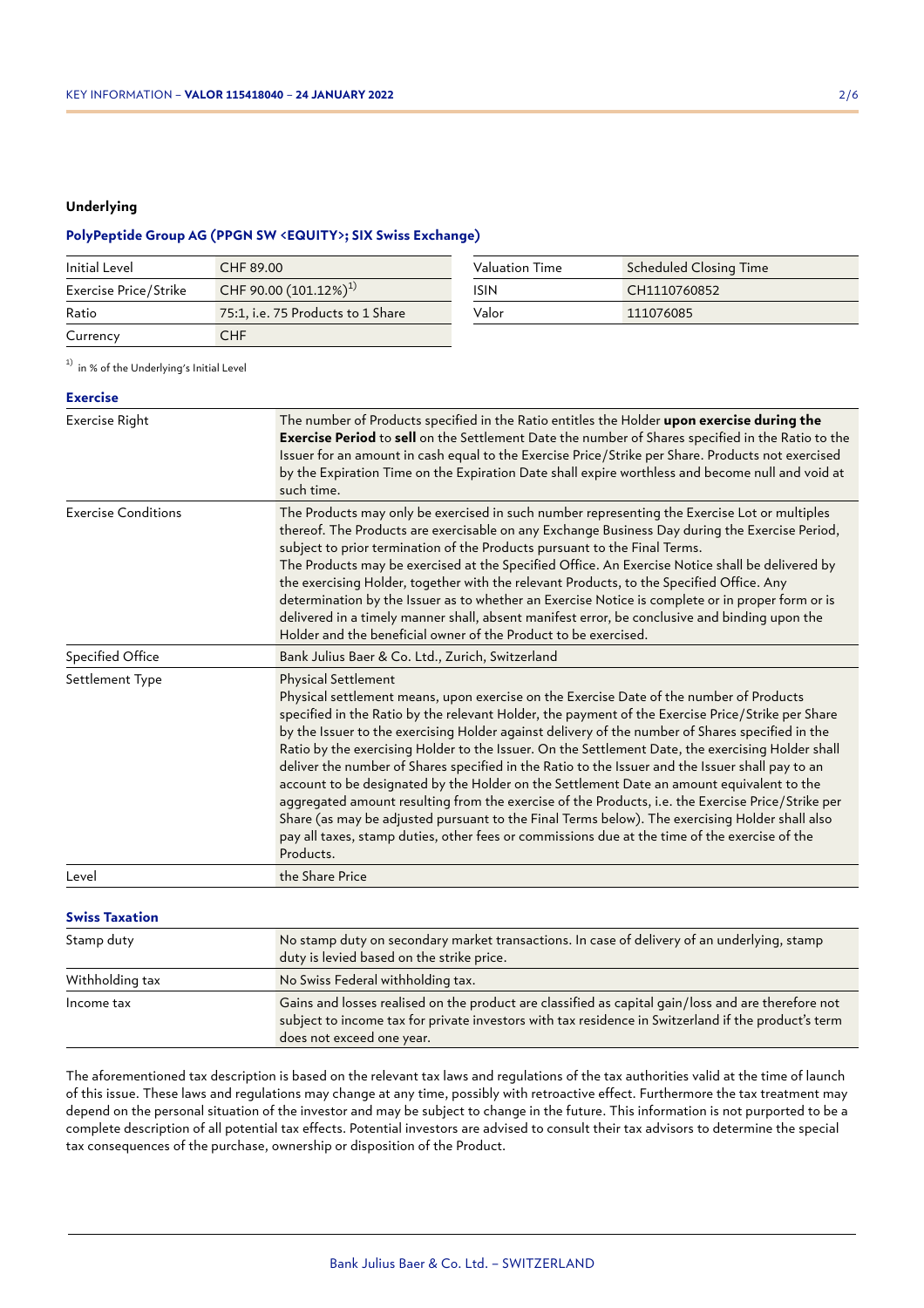#### **General Tax Information**

Transactions and payments related to this product may be subject to additional (foreign) transaction taxes and or withholding taxes such as US withholding taxes pursuant to FATCA (Foreign Account Tax Compliance Act) or the Section 871(m) of the US Internal Revenue Code. Any amounts due, shall be paid net of such taxes. The issuer is not obliged to pay additional amounts with regard to amounts so withheld.

#### **Product Description**

The Products are leveraged products with physical settlement and allow the Holder thereof to benefit, with leverage, from a decrease in the value of the Underlying. Due to the leveraged nature of the Products, a small amount invested can generate higher returns but also higher losses than will be reflected in the gains and losses respectively in the value of the Underlying.

The Products grant the investor the right to sell upon exercise a specified number of Underlyings to the Issuer for an amount in cash equal to the Exercise Price/Strike with delivery on the Settlement Date. Therefore, if the value of the Underlying is below the Exercise Price/Strike upon exercise, the investor will benefit, with leverage, from a decrease in the value of the Underlying because the investor will be able to sell the Underlying at the higher Exercise Price/Strike. Alternatively, if the Products have not previously been exercised and the value of the Underlying is at or above the Exercise Price/Strike upon expiration, investors will suffer a total loss of their investment.

#### **Product Documentation**

**Details**

The complete and legally binding terms and conditions of the Products are set forth in the base prospectus (consisting of the Securities Note II for the issuance of Leverage Products dated 10 June 2021 (the "Securities Note") and the Registration Document II of the Bank Julius Baer & Co. Ltd. dated 4 June 2021 (the "Registration Document")) of Bank Julius Baer & Co. Ltd. (the "Bank"), as supplemented from time to time (the "Base Prospectus") and the relevant final terms prepared in relation to the Products (the "Final Terms"). The Base Prospectus and the Final Terms may be obtained free of charge from Bank Julius Baer & Co. Ltd., Bahnhofstrasse 36, 8001 Zurich, Switzerland.

This document is designated for distribution and use in Switzerland. Neither the Issuer nor any other person assumes any responsibility for the compliance of this document with any applicable law and regulations in any other jurisdiction than Switzerland.

| Issuer                           | Bank Julius Baer & Co. Ltd., Zurich<br>(Rating: Moody's A2)<br>(Prudential Supervision: by the Swiss Financial Market Supervisory Authority FINMA)                                                                              |
|----------------------------------|---------------------------------------------------------------------------------------------------------------------------------------------------------------------------------------------------------------------------------|
| Lead Manager                     | Bank Julius Baer & Co. Ltd., Zurich                                                                                                                                                                                             |
| <b>Risk Category</b>             | Complex Product                                                                                                                                                                                                                 |
| <b>Product Category</b>          | Leverage                                                                                                                                                                                                                        |
| Product Type                     | <b>Put Warrant</b>                                                                                                                                                                                                              |
| SSPA Code                        | 2100                                                                                                                                                                                                                            |
| Calculation Agent                | Bank Julius Baer & Co. Ltd., Zurich and any agents or other persons acting on behalf of such<br>Calculation Agent and any successor appointed by the Issuer                                                                     |
| Paying Agent/Exercise Agent      | Bank Julius Baer & Co. Ltd., Zurich and any agents or other persons acting on behalf of such<br>Paying Agent and any successor appointed by the Issuer                                                                          |
| Listing and Admission to Trading | Application will be made to list the Products on the SIX Swiss Exchange in the trading segment<br>for Structured Products. It is expected that the Products will be provisionally admitted to trading<br>as of 26 January 2022. |
| Minimum Trading Lot              | 1 Product(s) and multiples thereof                                                                                                                                                                                              |
| Clearing System                  | SIX SIS AG                                                                                                                                                                                                                      |
| Form                             | <b>Uncertificated Securities</b>                                                                                                                                                                                                |
| Governing Law / Jurisdiction     | Swiss Law / Zurich 1, Switzerland                                                                                                                                                                                               |

# **II. Profit and Loss Prospects**

The potential return on the Product corresponds to the difference between the value of the Underlying upon the Settlement Date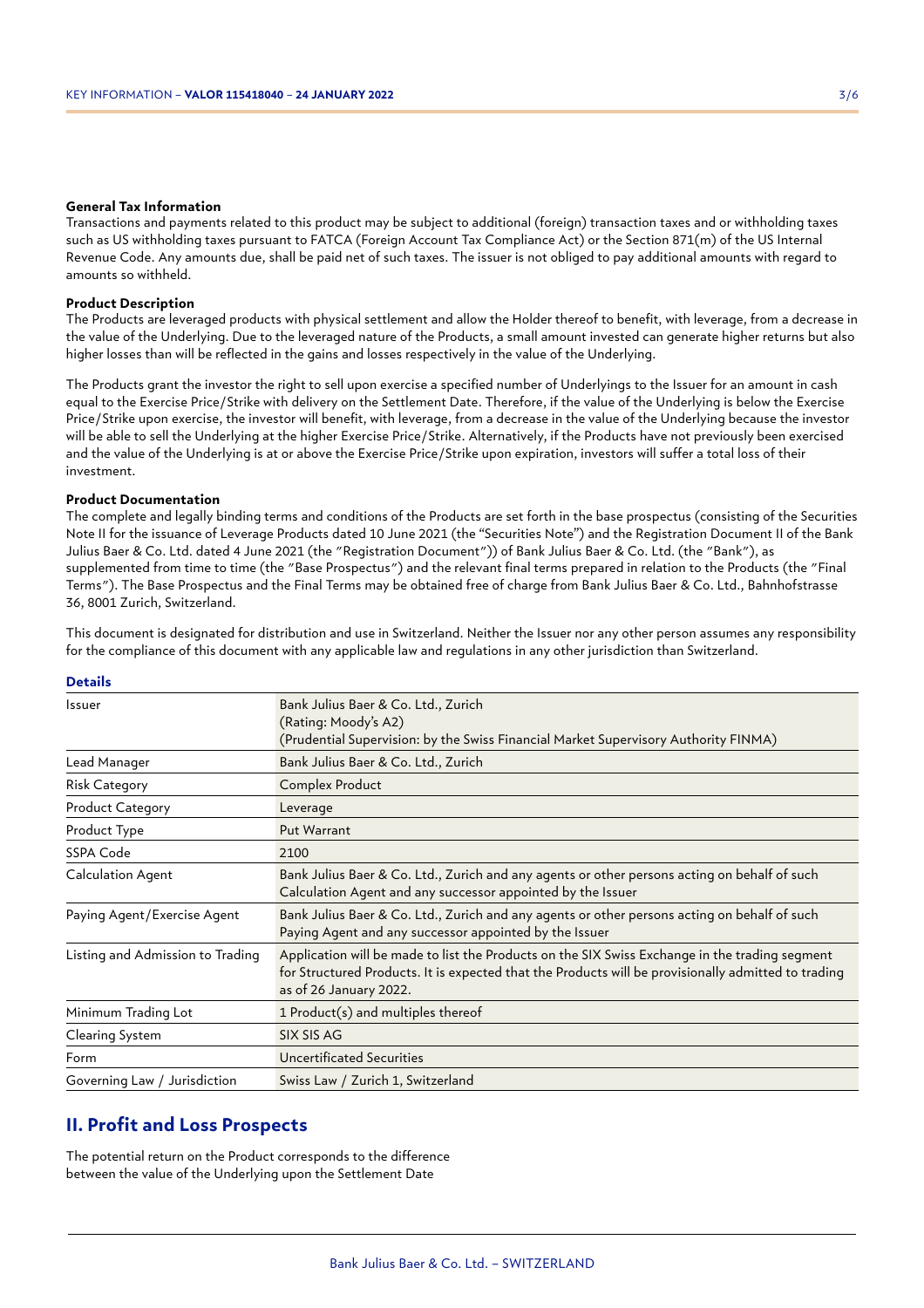and the Exercise Price/Strike. However, the maximum potential profit is limited and reached once the value of the Underlying is equal to zero.

# **III. Significant Risks for Investors**

The following risk disclosure cannot disclose all the risks associated with an investment in the Products. Therefore, potential investors in Products should consult the Base Prospectus and the Final Terms and their client advisor as to the product specific risks before making an investment decision.

# 1. Issuer Risk

Investors bear the credit risk of the Issuer. The Products´ retention of value is dependent not only on the development of the value of the Underlying, but also on the creditworthiness of the Issuer, which may change over the term of the Product. The credit rating of the Issuer is not a guarantee of credit quality. In case of the Issuer's insolvency or bankruptcy the investors in the Products may lose their entire investment.

The Products are direct, unconditional, unsecured and unsubordinated obligations of the Issuer. If the Issuer were to become insolvent, claims of investors in Products will rank equally in right of payment with all other unsecured and unsubordinated obligations of the Issuer, except such obligations given priority by law. In such a case, investors in Products may suffer a loss of all or a portion of their investment therein, irrespective of any favourable development of the other value determining factors, such as the performance of the Underlying(s).

The Products do not constitute bank accounts or deposits at Bank Julius Baer & Co. Ltd. The Products are less liquid than bank accounts or deposits and bear higher risks. An investment in Products will not be covered by any compensation or insurance scheme (such as a bank deposit protection scheme) of any government agency of Switzerland or any other jurisdiction and Products do not have the benefit of any government guarantee. Products are the obligations of the Issuer only and holders of Products must look solely to the Issuer for the performance of the Issuer's obligations under such Products. In the event of the insolvency of the Issuer, an investor in Products may lose all or some of its investment therein.

Bank Julius Baer & Co. Ltd. is a bank pursuant to the Federal Banking Act (BA; SR 952.0) and a securities dealer pursuant to the Federal Act on Stock Exchanges and Complex Products Trading (SESTA; SR 954.1) subject to the prudential supervision by the Swiss Financial Market Supervisory Authority FINMA in Berne (Laupenstrasse 27, CH-3003 Berne; http://www.finma.ch).

# 2. Product Risks

An investment in Products entails certain risks, which vary depending on the specific type and structure of the relevant Products and the relevant Underlying(s).

Alternatively, if the Products have not previously been exercised and the value of the Underlying is at or above the Exercise Price/ Strike upon expiration, investors in Products will suffer a total loss of their investment.

An investment in Products requires a thorough understanding of the nature of Products. Potential investors in Products should be experienced with respect to an investment in complex financial instruments and be aware of the related risks. A potential investor in Products should determine the suitability of such an investment in light of such investor's particular circumstances. In particular, a potential investor in Products should:

- **n** have sufficient knowledge and experience to make a meaningful evaluation of Products, the merits and risks of investing in Products and the information contained in the Base Prospectus and the applicable Terms and Conditions;
- <sup>n</sup> have access to, and knowledge of, appropriate analytical tools to evaluate, in the context of such investor's particular financial situation, an investment in Products and the impact the relevant Products will have on such investor's overall investment portfolio;
- $\blacksquare$  have sufficient financial resources to bear all the risks of an investment in the relevant Products;
- understand thoroughly the Terms and Conditions applicable to the relevant Products and be familiar with the behaviour of the relevant Underlying(s) and financial markets;
- $\blacksquare$  be able to evaluate (either alone or with the help of a financial adviser) possible scenarios for economic and other factors that may affect such investor's investment and ability to bear the applicable risks of an investment in Products until their redemption; and
- <sup>n</sup> recognise that it may not be possible to dispose of Products for a substantial period of time, if at all, before their redemption.

The trading market for securities, such as Products, may be volatile and may be adversely impacted by many events.

Products are complex financial instruments. Investors generally purchase complex financial instruments as a way to enhance yield with an understood, measured, appropriate addition of risk to their overall investment portfolios. A potential investor should not invest in Products unless such investor has the expertise (either alone or with the help of a financial adviser) to evaluate how the relevant Products will perform under changing conditions, the resulting effects on the market value of the relevant Products and the impact such an investment will have on such investor's overall investment portfolio.

#### **Risk of total loss**

Products involve a high degree of risk, and prospective investors in the Products should recognise that, under certain circumstances, Products may have a redemption value of zero. Prospective investors should therefore be prepared to sustain a partial or total loss of the amount of their investment therein.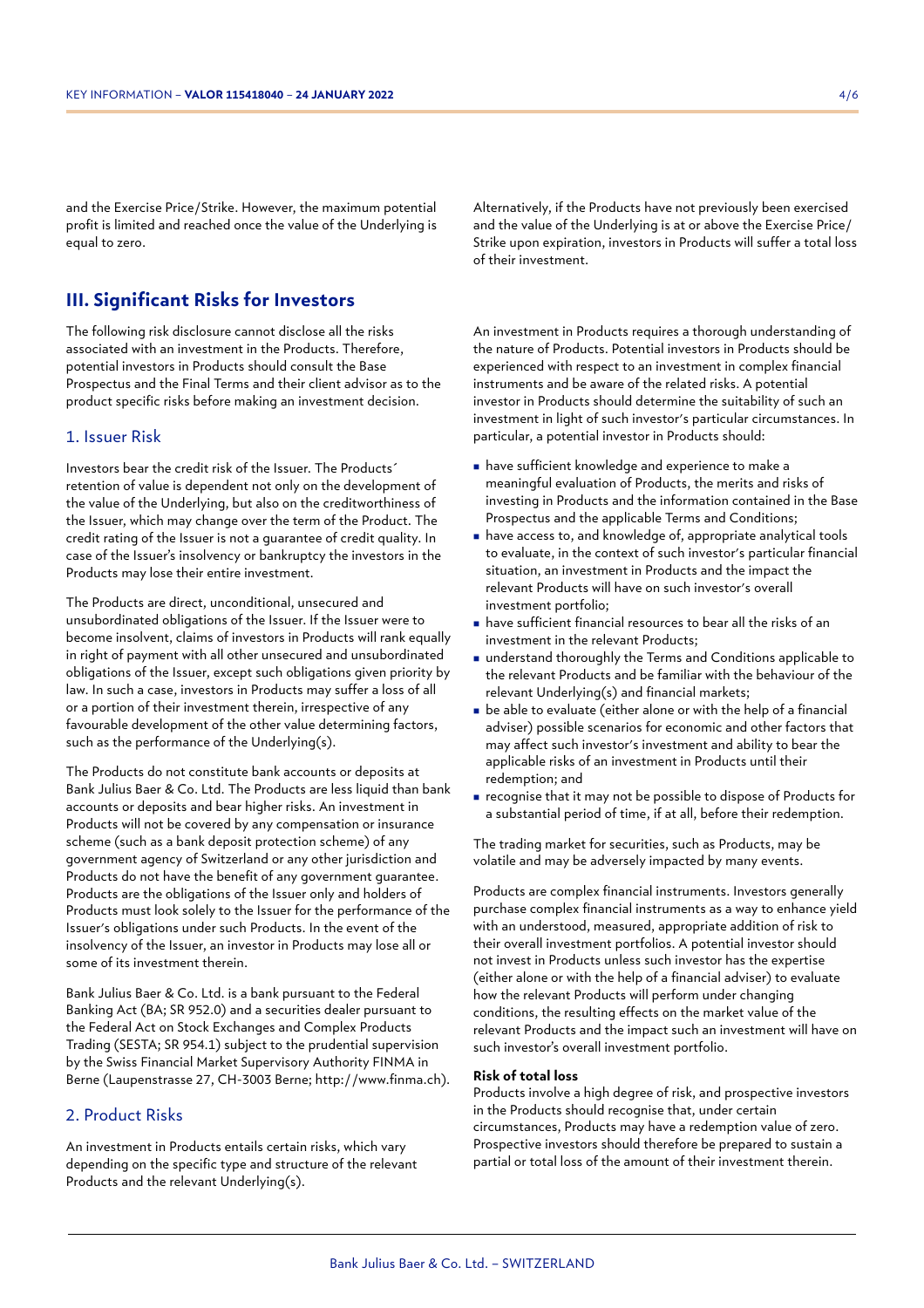#### **Unpredictable Market Value for Products**

During the term of a Product, the market value of, and the expected return on, such Product may be influenced by many factors, some or all of which may be unpredictable. Many economic and market factors will influence the market value of a Product. The Issuer expects that, generally, the value and volatility of the Underlying(s) on any day will affect the market value of such Product more than any other single factor. However, a potential investor should not expect the market value of a Product in the secondary market to vary in proportion to changes in the value of the Underlying(s). The return on a Product (if any) may bear little relation to, and may be much less than, the return that the investor therein might have achieved if such investor had invested directly in the Underlying(s).

The market value of, and return (if any) on, a Product will be affected by a number of other factors, which may be unpredictable or beyond the Issuer's control, and which may offset or magnify each other, including, without limitation:

- <sup>n</sup> supply and demand for such Product, including inventory positions of any other market maker;
- $\blacksquare$  the expected frequency and magnitude of changes in the market value of the Underlying(s) (volatility);
- <sup>n</sup> economic, financial, political or regulatory events or judicial decisions that affect the Issuer, the Underlying(s) or the financial markets generally;
- n interest and yield rates in the market generally;
- $\blacksquare$  the time remaining until the Final Redemption Date;
- <sup>n</sup> if applicable, the difference between the Level or Commodity Reference Price, as applicable, and the relevant threshold specified in the applicable Terms and Conditions;
- <sup>n</sup> the Issuer's creditworthiness, including actual or anticipated downgrades in the Issuer's credit ratings; and
- $\blacksquare$  dividend payments on the Underlying(s), if any.

Some or all of these factors may influence the price of a Product. The impact of any of the factors set forth above may enhance or offset some or all of any change resulting from another factor or factors.

In addition, certain built-in costs are likely to adversely affect the market value of Products. The price at which the Issuer will be willing to purchase Products from a holder in secondary market transactions, if at all, will likely be lower than the original Issue Price.

#### **Exposure to the performance of the Underlyings**

Each Product will represent an investment linked to the performance of the Underlying(s) and potential investors should note that any amount(s) payable or other benefit to be received under the Products will generally depend upon the performance of the Underlying(s). The past performance of the Underlyings is not indicative of the future performance.

#### **Exchange Rate Risk**

The Underlying(s) may be denominated in a currency other than that of the Issue Currency or, if applicable, the Settlement Currency for such Product, or the Underlying(s) may be

denominated in a currency other than, or the Issue Currency or, if applicable, the Settlement Currency may not be, the currency of the home jurisdiction of the investor in such Product. Exchange rates between currencies are determined by factors of supply and demand in the international currency markets, which are in particular influenced by macro economic factors, speculation and central bank and government intervention (including the imposition of currency controls and restrictions). Therefore, fluctuations in exchange rates may adversely affect the market value of a Product or the value of the Underlying(s).

#### **Secondary Market**

Products may have no established trading market when issued and one may never develop. If a market does develop, it may not be liquid. Therefore, investors may not be able to sell their Products easily or at prices reasonably acceptable to them.

Under normal market circumstances, the Issuer will endeavour to provide a secondary market for Products, but is under no obligation to do so. Upon investor demand, the Issuer will endeavour to provide bid/offer prices for products, depending on actual market conditions. There will be a price difference between bid and offer prices (spread).

#### **Early Redemption**

The investors must be aware of a possible early redemption of the Product.

Upon the occurrence of an extraordinary event, the Calculation Agent and the Issuer, acting together, have the right to, among other things, early terminate or redeem the relevant Products. If the Issuer exercises such early redemption right(s), investors should be aware that the early redemption price may be considerably lower than the Issue Price (or, if different, the price the relevant investor paid for such product) and/or the Final Redemption Amount that would otherwise have been paid on the Final Redemption Date.

### **Further product specific risks**

Investors should be aware that due to the leveraged nature of the Products, a small amount invested can generate higher returns but also higher losses than will be reflected in the gains and losses respectively in the value of the Underlying. The market value of and return (if any) on the Products is mainly influenced by the value and the volatility of the Underlying. A total loss of the amount invested in the Products is possible, but any such loss is limited to the amount invested.

Investors will suffer a total loss of their investment, in particular, if the Products have not previously been exercised and the value of the Underlying is above the Exercise Price/Strike upon expiration. If no automatic exercise is provided for, the Holder must exercise the Product in accordance with the exercise provisions set forth in the Terms and Conditions in order to receive the benefit due thereunder. If a Holder of a Product decides not to exercise the Product or does not validly exercise such Product in a timely manner, such holder will lose his or her entire initial investment.